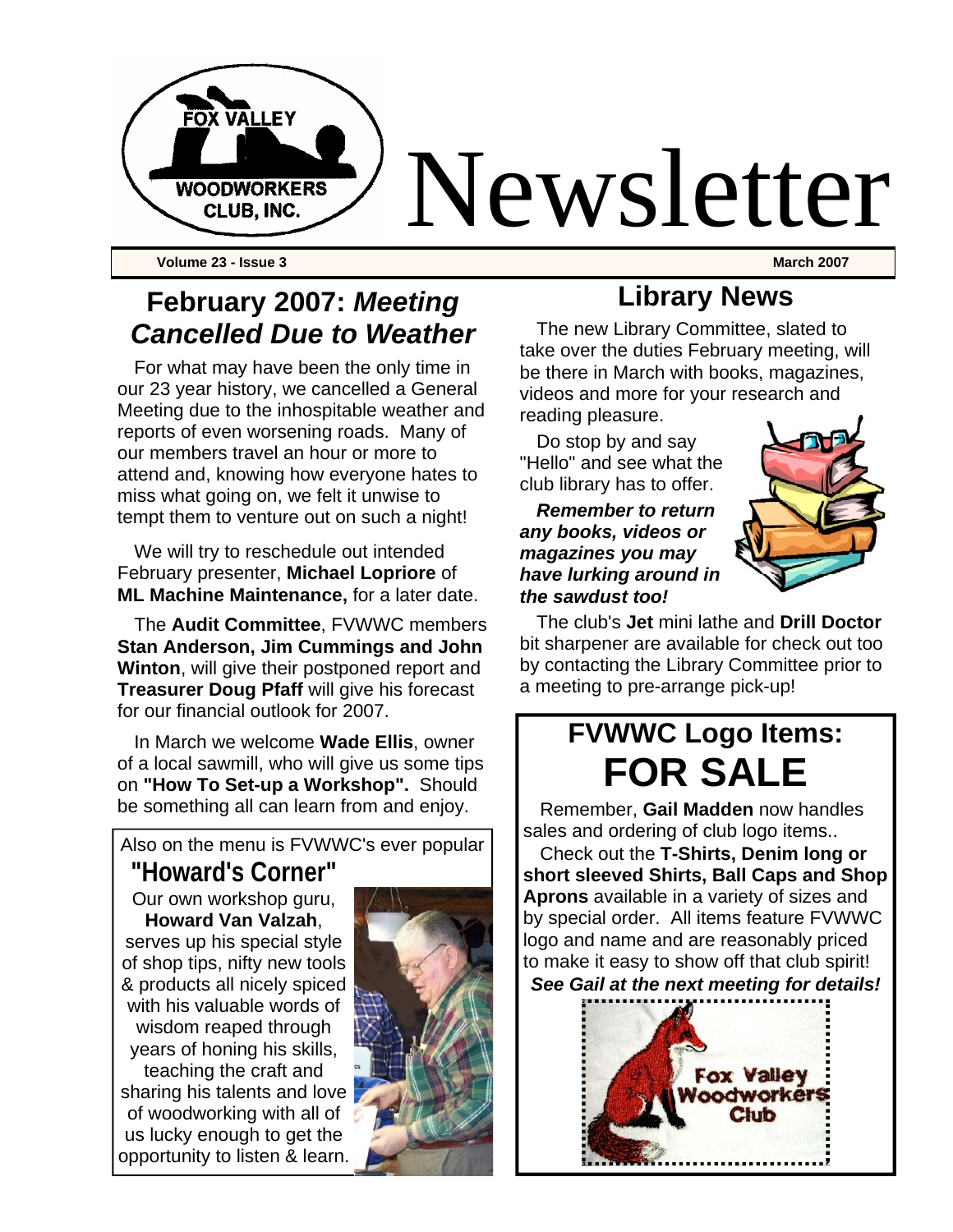# **FVWWC Events Calendar**

| Mar 4th Sun 9:00 a.m Marc Adams Workshop brought<br>to us by The Grundy County<br><b>Woodworkers of Morris, IL. See</b><br>Page 3 for more details.                                                 |
|-----------------------------------------------------------------------------------------------------------------------------------------------------------------------------------------------------|
| Mar 6thTue 7:30 p.mFVWWC Meeting: Wade Ellis<br>"How To Set-up a Workshop".                                                                                                                         |
| Mar 21st Wed  8:00 a.m FVWWC's Breakfast Club: At a<br>new, earlier time of 8:00 a.m. -<br>The Red Apple Restaurant at 414<br>S Schmale Rd - Carol Stream, IL --<br>Everyone is invited to stop by! |
| Mar 24th Sat  10:00 a.m FREE Table Saw Class in Morris,<br>IL and offered by the members of<br>The Grundy County<br>Woodworkers - Details Page 3                                                    |
| Mar 30/31 Sat/Sun  See Ad  OPEN HOUSE on Rt. 47 in Morris,<br>Il at Prairie Millworks (formally<br>The Woodworkers Shop). See ad<br>on Page 3 for details!                                          |
| Apr 3rd  Tue  7:30 p.m FVWWC General Meeting: TBA                                                                                                                                                   |
| Apr 7th Sat  9:30 a.m Shop Tour: Jim Cummings home<br>workshop in Winfield, IL.                                                                                                                     |



### **FVWWC Officers & Staff woodworkers@fvwwc.org**

| President Tom Sharp                      |                            |
|------------------------------------------|----------------------------|
|                                          | thomas.sharp@sbcglobal.net |
| Past President Ron Gilkerson             |                            |
|                                          | $(630)$ 879-8756           |
|                                          | rongilker@hotmail.com      |
| Vice President Matt Gauntt               |                            |
| Treasurer Doug Pfaff                     |                            |
| Secretary  Darrel Anderson               |                            |
| Program Committee Robin Blair            |                            |
|                                          | blairr@saic.com            |
|                                          | Mike Brady                 |
|                                          | <b>Matt Gauntt</b>         |
|                                          |                            |
|                                          | themcfees@hotmail.com      |
| Editor/Webmaster  Linda Christensen      |                            |
|                                          | woodworkers@fvwwc.org      |
| Library Committee  Rick Moss             |                            |
|                                          | Dave Dockstader            |
|                                          | <b>Tom Zillman</b>         |
| Raffles/Photographer Charlie Christensen |                            |
| Club Logo ItemsGail Madden               |                            |
| Show & Tell MCMatt Gauntt                |                            |
| Show Chairman Mike Madden                |                            |
| Toy Drive Coordinator  Gail Madden       |                            |
| Member-at-LargeJames Nellis              |                            |
| Audio/Visual TechRobin Blair             |                            |
|                                          |                            |
|                                          |                            |

# **FVWWC MONTHLY DRAWING**

Okay, let's see if we can compensate for missing a meeting by having a fantastic raffle this month! Maybe we can make up for the lost revenue and then some if the turn out is good!!!



We will again have our regular variety of items to choose from like a **Porter-Cable 1.5 HP, 6 Gallon UMC Pancake Air Compressor with Accessory Kit, a \$50 Am/Ex Gift Cheque, Set of Six Blue Chip (formally Marples) Chisels** and other goodies!

We are still selling tickets for a **Special Raffle** of the **30 Piece Bessey Assorted "Tradesman" Bar Clamp Set & Stand**. *Remember: This raffle will run until we meet our goal so the sooner you buy, the sooner you could win!!!* 

Proceeds go towards future drawing items and the FVWWC general operating fund so, when you play, everybody comes out a winner!...

*...See you at the meeting!* 

### **Charlie Christensen - FVWWC Raffle Chairman**

**2 FVWWC - PO BOX 1041 - BATAVIA, IL 60510-1041 2007** 

**PORTER+CABLE**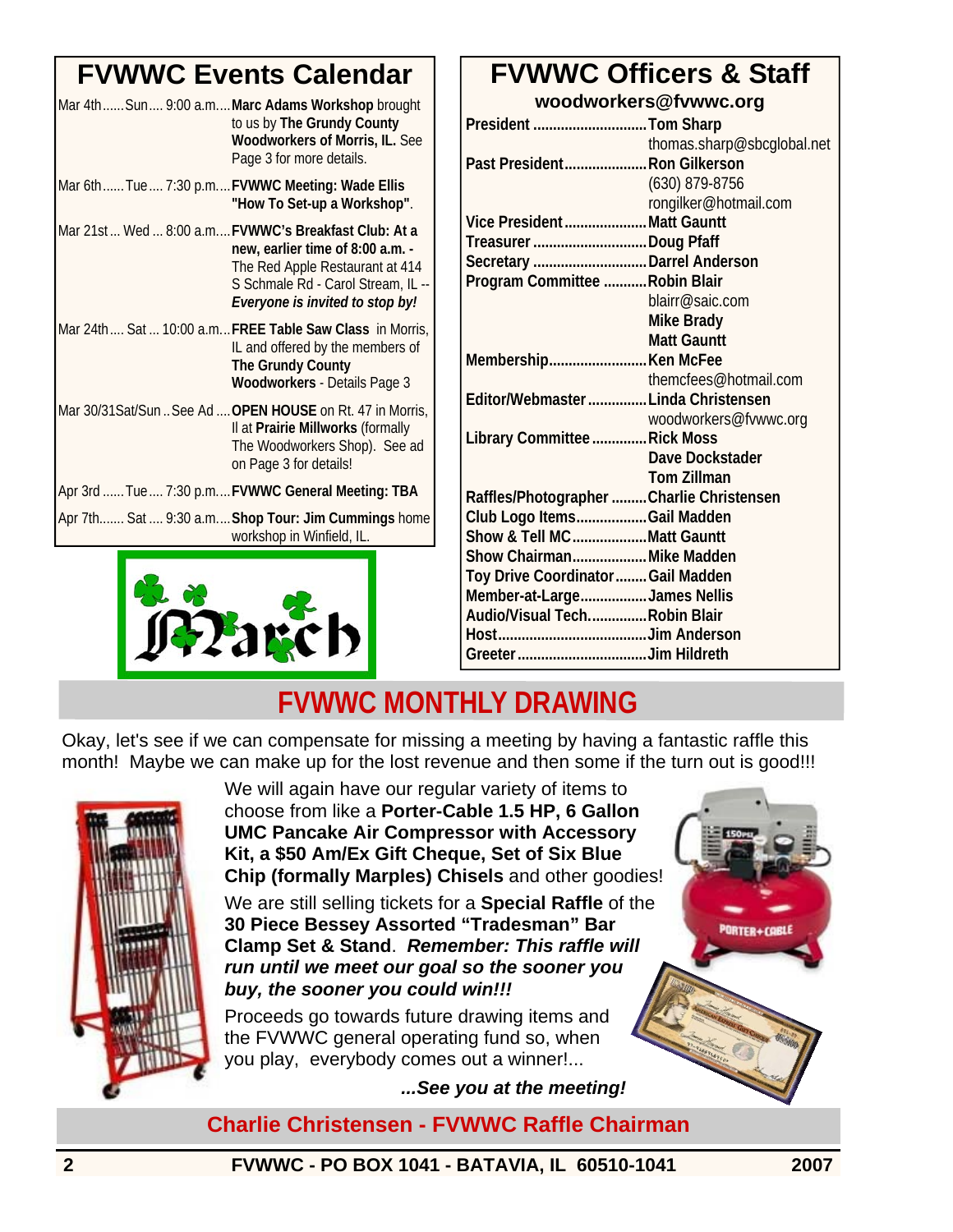### **Grundy Woodworkers Club Presents:**



# **Marc Adams Workshop**

**Sunday, March 4th, 2007** 

**All Day Workshop, Starting at 9:00 a.m.** 

**Prairie Millworks** 

**3385 N Rte 47** 

**Morris, Illinois 60450**

### *Reservations are Required!*

**For reservations and information call Grundy Woodworkers Club at (815) 942-8250 or email Terry Steinbach at steinb@cbcast.com. Reservation can also be made in person at Prairie Millworks in Morris, IL (815) 942-5865.** 

*EDITOR'S NOTE: Details & map available on our site www.fvwwc.org.* 



*The Grundy County Woodworkers invite you to a:* 

# **Free Table Saw Class**

**Saturday March 24th 10:00 a.m. till 2:30 p.m.** 

# **Prairie Millworks**

(Site of former Woodworkers Shop) **3385 N Rt. 47 Morris, IL 60450**  (Rt. 47 & Southmoor Rd.) **(815) 942-5865** 

#### **Table Saw Class:**

Russ Marie will be teaching a free class on table saws Saturday March  $24^{\overline{th}}$ . It will start at 10:00 a.m. and run to 2:30 p.m. with a half hour lunch break at 12 noon.

#### **Topics that will be covered are:**

- **Safety**
- **Tune-up**
- **Blade Selection** types, design, purpose, maintenance
- **Ripping Operations** fence adjustments, with or with out feather boards, roller stands, push sticks, feather boards, glue line ripping, re-sawing, thin stock ripping.
- **Crosscutting Operations** blade types, miter gauges, crosscut sleds, repetitive cutting with stop block on fence, polysided frames, jigs, chip-out, plywood sizing
- **Tennoning Jigs** making door frames with bridle joints/ slip joints finger joints with Freud box joint blade set, taper jigs (home made) two and four sided tapers.

Because of time limits and the fact only one table saw would be available, the only part of the class to be hands-on will be the ripping and crosscutting operations.

*EDITOR'S NOTE: Flyer & map available on our site www.fvwwc.org or at the March meeting.*